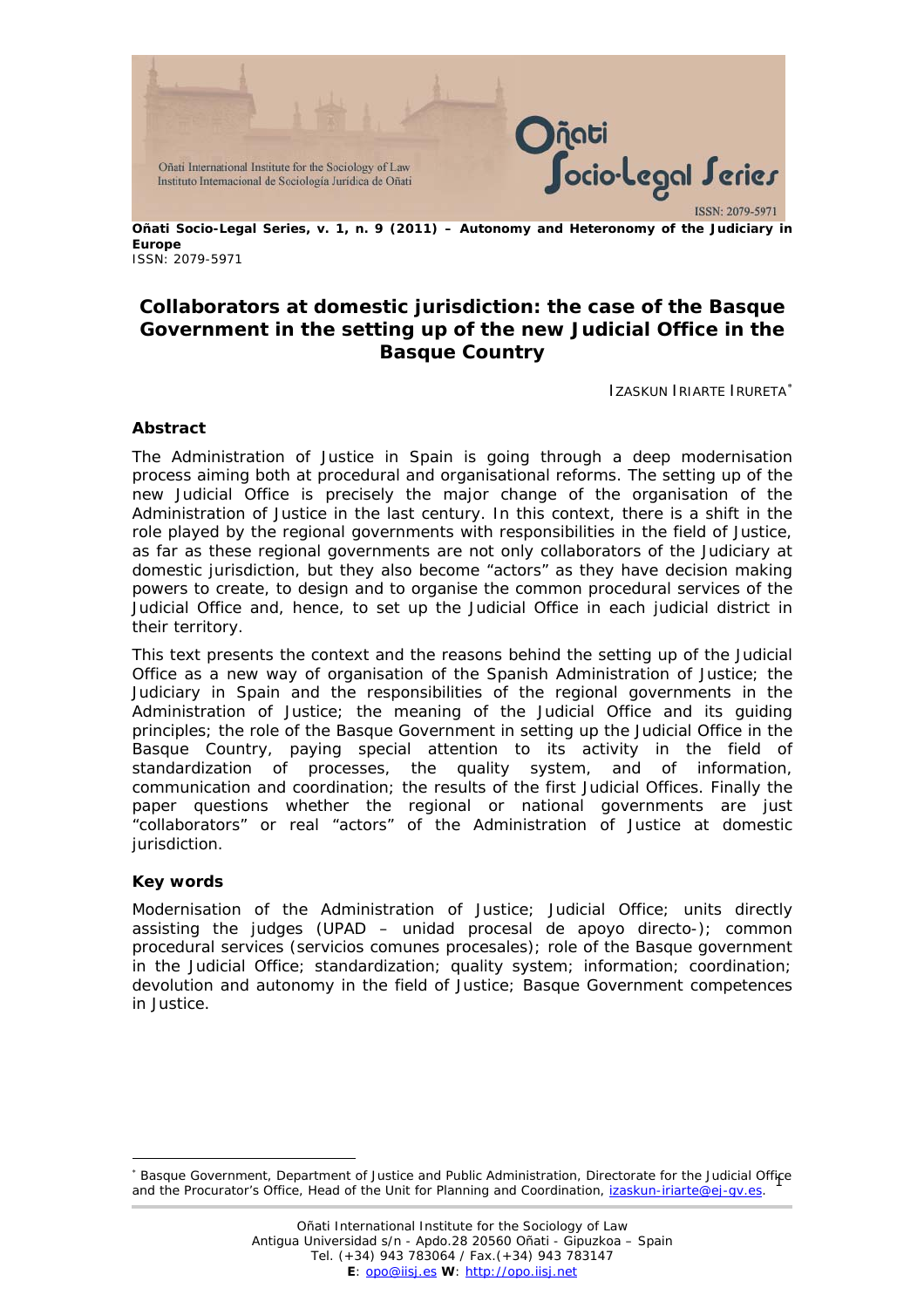## **Table of contents**

| 1. The Judiciary in Spain and the responsibilities of the regional governments in the   |
|-----------------------------------------------------------------------------------------|
|                                                                                         |
|                                                                                         |
|                                                                                         |
|                                                                                         |
|                                                                                         |
|                                                                                         |
|                                                                                         |
| 8. The Basque Government, regional or national governments: just "collaborators"        |
| or "actors" of the Administration of Justice at domestic jurisdiction contributing to a |
|                                                                                         |
|                                                                                         |
|                                                                                         |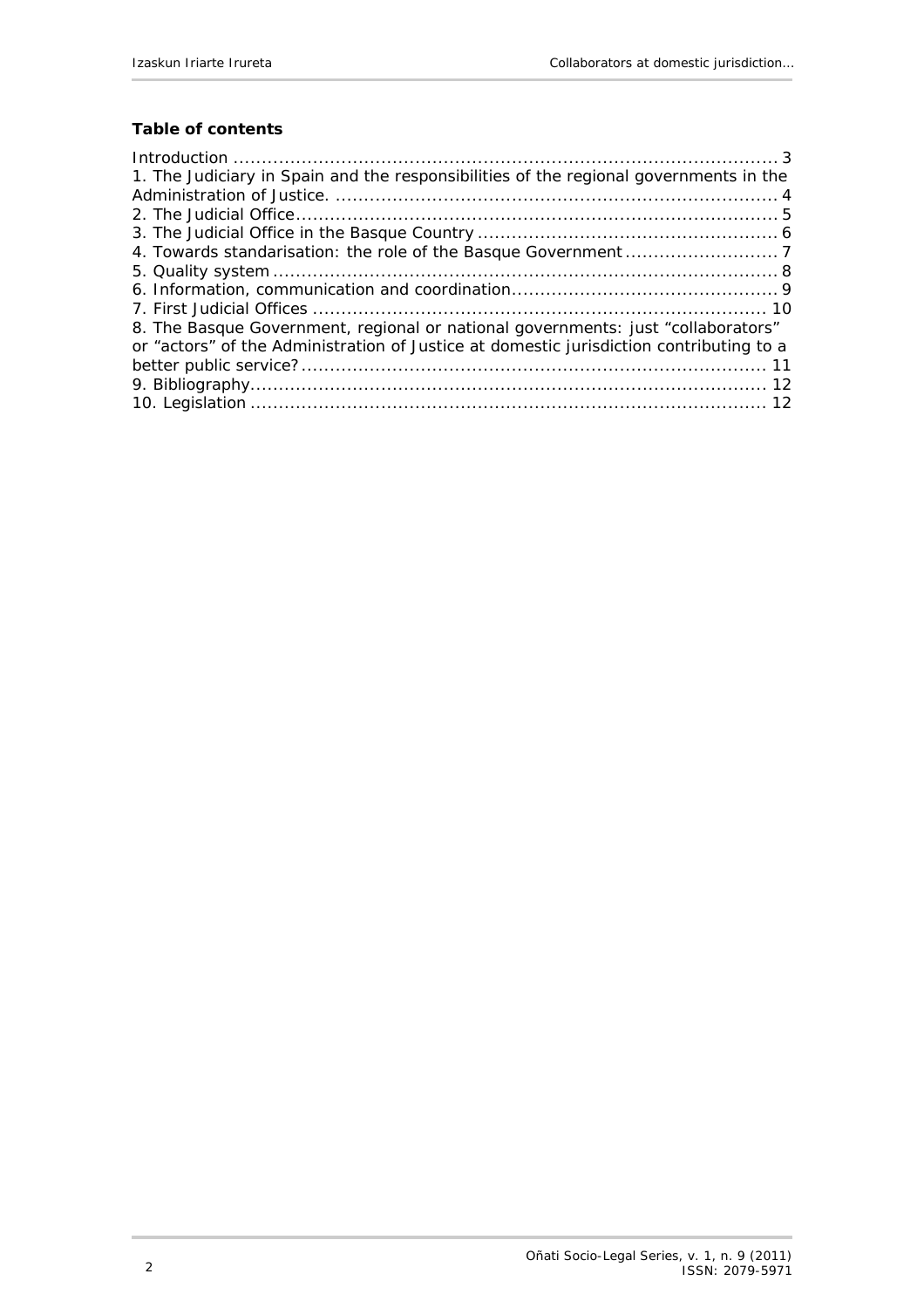## <span id="page-2-0"></span>**Introduction**

The organisation of the Administration of Justice in Spain has not been changed in more than 100 years. This "stagnation" means that the organisational structures have not been adapted to new requirements and circumstances in order for the Administration of Justice to be able to provide efficient services meeting quality requirements. Consequently, there has been a general long-standing poor opinion in the perception of the performance of the Administration of Justice in Spain and, with a view to identifying the real causes of the weaknesses of the Administration of Justice, the Spanish General Council of the Judiciary worked on a White Paper on the Justice approved in 1997 (*Libro Blanco de la Justicia* 1997).

The White Paper on Justice drew some key conclusions on the need for rearranging the organisation of the Administration of Justice: the judicial system could not afford providing a small Administration based on one-judge, on a single individual, and it should concentrate the common services needed by all judges in "common procedural services", i.e. units that would assist all judges. By applying this reform, the Administration of Justice would work according to principles such as specialisation and efficiency. Moreover, it was considered necessary to organise the Judicial Office under a clear hierarchical organisation with differentiation of responsibilities. As regards the personnel, two main points should be dealt with: on the one hand, each of the three categories of the so called "personnel" –not needing a higher education degree- should have clearly defined commitments, tasks and duties, avoiding a situation where different categories do exactly the same work; on the other hand, the personnel should proceed, if not identically, at least in a similar way, no matter for which judge, or court they work or in which judicial district. The latter point would apply not only to the personnel but also to the clerks, with a view to reinforcing the legal security of proceedings also in the organisation of the Administration of Justice.

Following the prescriptions of the White Paper, in 2002 the two main Spanish political parties, the socialist party and the conservative party, reached a State-agreement on the reform of the Administration of Justice<sup>[1](#page-2-1)</sup>. A year later, in 2003, all political parties represented in the Spanish Parliament adopted unanimously a Chart on the rights of citizens before the Administration of Justice<sup>[2](#page-2-2)</sup>, highlighting that the Administration of Justice should be also considered as a public service and, therefore, citizens should be provided with the best public service possible.

Finally in 200[3](#page-2-3)<sup>3</sup>, the Organic Law of the Judiciary was modified to introduce, among others, a new organization of the so called "Judicial Office": the organisation to support the judges and magistrates in the performance of their judiciary commitments, i.e., to judge and to assure that judgements are enforced. Notwithstanding, the implementation of the Judicial Office had to wait until May 2010, when the required accompanying laws entered into force, after being adopted in November  $2009<sup>4</sup>$  $2009<sup>4</sup>$  $2009<sup>4</sup>$ 

The Judicial Office is one of the driving measures foreseen to "modernize" the Administration of Justice in Spain. In fact, it is under the headline of the

<span id="page-2-1"></span><sup>1</sup> *Pacto de Estado por la Justicia* agreed on 20th May 2011 by the Spanish Government, by the Socialist Party (*Partido Socialista Obrero Español – PSOE*) and by the Conservative Party (*Partido Popular)*. 2 *Carta de derechos de los ciudadanos ante la Justicia.* A non-legislative proposal approved unanimously

<span id="page-2-2"></span>by the Plenary of the Congreso de los Diputados on 16 April 2002.

<span id="page-2-3"></span><sup>3</sup> Ley Orgánica 19/2003, de 23 de diciembre, de modificación de la Ley Orgánica 6/1985, de 1 de julio, del Poder Judicial (LOPJ). Boletín Oficial del Estado (BOE) num. 309, 26 December 2003.

<span id="page-2-4"></span><sup>4</sup> Ley Orgánica 1/2009, de 3 de noviembre, complementaria de la Ley de reforma de la legislación procesal para la implantación de la nueva Oficina judicial, por la que se modifica la Ley Orgánica 6/1985, de 1 de julio, del Poder Judicial. 9 and Ley 13/2009, de 3 de noviembre, de reforma de la legislación procesal para la implantación de la nueva Oficina judicial. Boletín Oficial del Estado (BOE) núm. 266, de 4 de noviembre de 2009.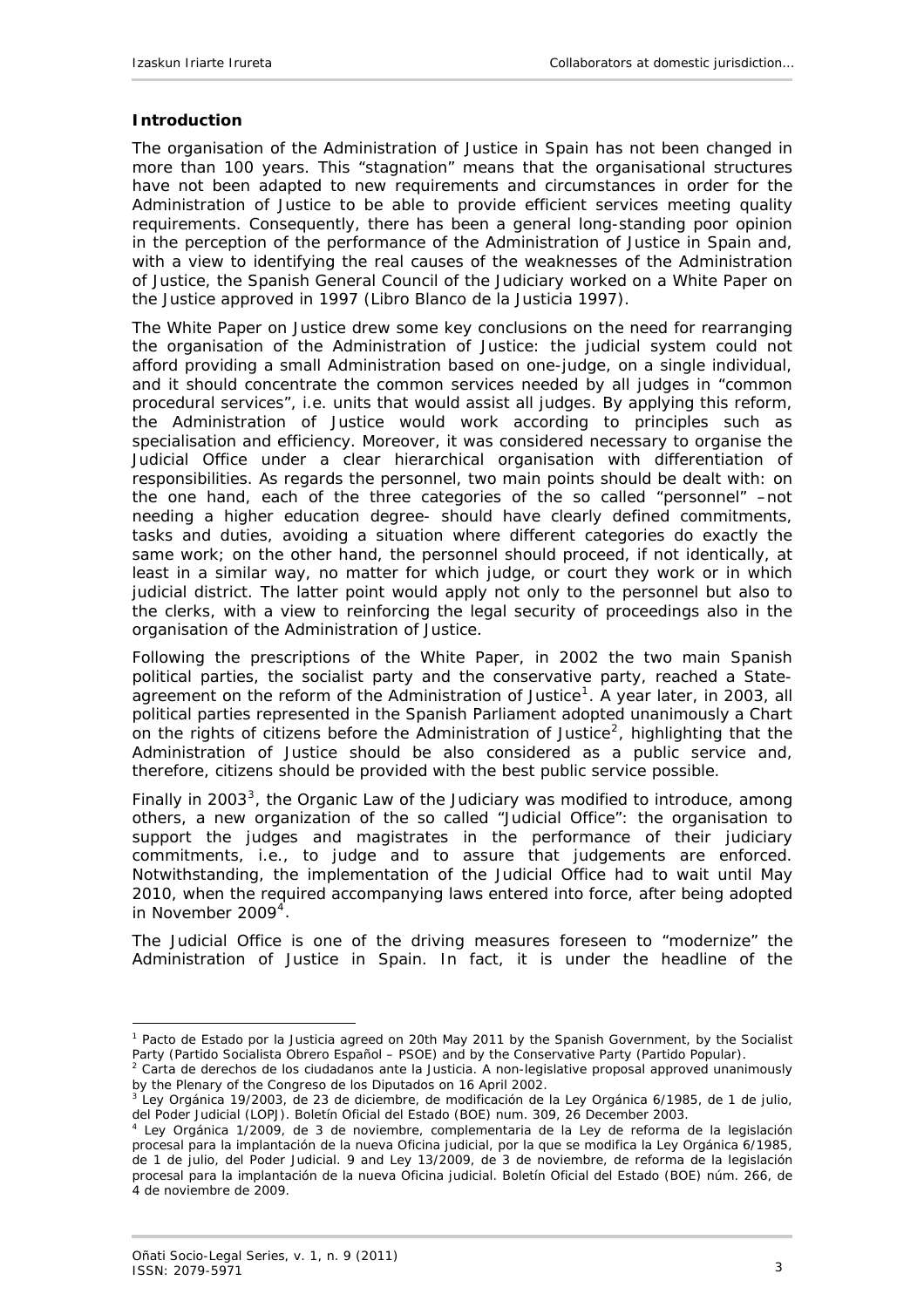<span id="page-3-0"></span>"Modernisation of the Administration of Justice" [5](#page-3-1) where all initiatives related to the reform of this Administration are to be found within the organisational structure both of the Spanish General Council of the Judiciary and of the Ministry of Justice. Nevertheless, although the Judicial Office is the main pillar of this reform, there are also other important initiatives, such as boosting the use of new technologies and, more precisely, instructing each case or file through a digital application (*aplicación informática procesal*) and working on requirements to make possible the development of the digital file (*expediente digital*)<sup>[6](#page-3-2)</sup> and the paper-free Office.

As regards the notion of the Judicial Office, it has to be said that it relates not only to organisational matters, but also to procedural ones.

This paper will focus on the organisational point of view of the new Judicial Office and on the role played by the Basque Government in its implementation in the judicial districts in the Basque Country.

#### **1. The Judiciary in Spain and the responsibilities of the regional governments in the Administration of Justice.**

The Spanish Constitution (1978) in its Title VI sets the main principles of the Judiciary. More precisely, according to article 117, the Judiciary is single or unitary for the whole of Spain. Besides, within Title VIII on the territorial organisation of the State and the distribution of competences, article 149.5 assigns to the State the exclusive responsibility of the Administration of Justice.

Nevertheless, the Spanish Constitutional Court, in Plenary, in its Judgement 56/1990, of March 29th made the distinction between the strict sense of the Administration of Justice understood as the Judiciary or the jurisdictional power, and the extensive interpretation of the Administration of Justice, taken as the provision of human and material resources required to assist the judges in fulfilling their jurisdictional commitments, this is, "the Administration of the Administration of Justice". By this Judgment, the Constitutional Court recognizes the responsibilities of the Spanish regions or Autonomous Communities in the provision of material and human means for the Administration of Justice or within, the so called, "Administration of the Administration of Justice", whenever it is so foreseen in their "basic laws" i.e. in their Statutes of Autonomy.

In the case of the Basque Country, article 13.1. of the Basque Statute of Autonomy<sup>[7](#page-3-3)</sup> provides that the Basque Government will have the same powers as those conferred to the Spanish Government by the organic laws of the Judiciary as well as the General Council of the Judiciary. Moreover, the Basque Statute has a specific Chapter (number III) devoted to the Administration of Justice in the Basque Country. Special attention is to be paid to article 35.3 that assigns to the Basque Government the responsibility of providing the material, economic and personal means to the service of the Administration of Justice. This specific legal provision is especially important, because having or not this type of responsibilities makes the difference between regions with or without powers in the field of the Administration of Justice in the wider sense. In fact, in terms of the territorial organisation of the "Administration of the Administration of Justice", a distinction is made between the "territory of the Ministry of Justice" –it relates to the central judicial organs for the

<span id="page-3-1"></span> $\overline{a}$ <sup>5</sup> *Plan de Modernización de la Justicia 2009-2012* ([www.mjusticia.gob.es](http://www.mjusticia.gob.es/)) of the Ministry of Justice and *Plan de Modernización de la Justicia* approved on 12th November 2008 by the Plenary of the General Council of the Judiciary ([www.poderjudicial.es\)](http://www.poderjudicial.es/).

<span id="page-3-2"></span><sup>&</sup>lt;sup>6</sup> On 4 March 2011, the Spanish Government approved and forwarded to the Parliament a legislative proposal on the use of communication and information Technologies in the Administration of Justice (*Proyecto de ley reguladora del uso de las tecnologías de la información y la comunicación en la Administración de Justicia).* On 5 July 2011 the Spanish Parliament adopted the bill proposal and it became *Ley 18/2011, de 5 de Julio, reguladora del uso de las tecnologías de la información y la comunicación en la Administración de Justicia*. 7

<span id="page-3-3"></span>Ley Orgánica 3/1979, de 18 de diciembre (Jefatura del Estado), de Estatuto de Autonomía para el País Vasco. BOE num. 306, 22nd December 1979.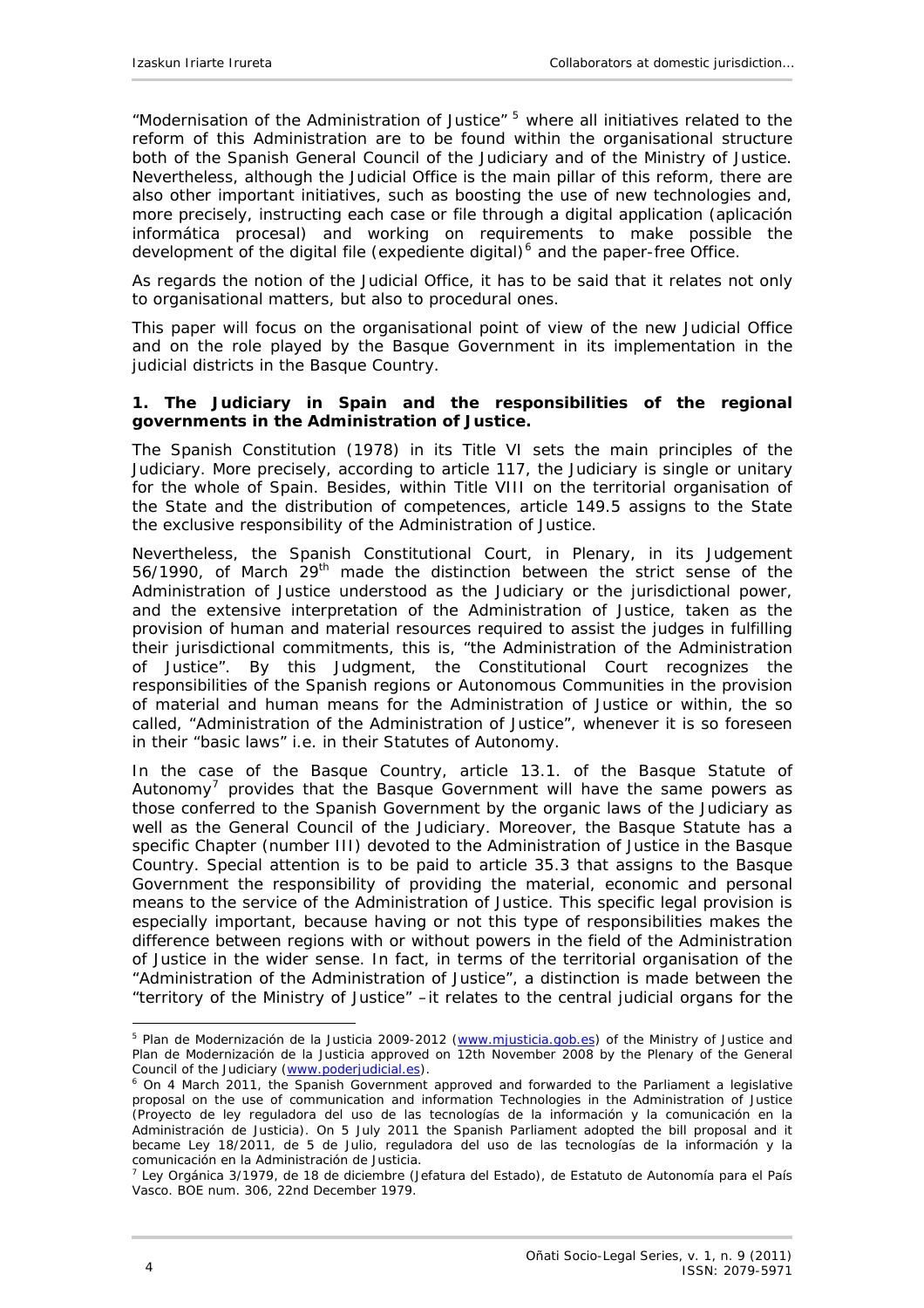<span id="page-4-0"></span>whole of Spain, as well as to those regions with no responsibilities in the field of Justice $8 8-$  and the Autonomous Communities or regions with responsibilities in the provision of human and material resources<sup>[9](#page-4-2)</sup>.

In 1987 the Basque Government took up the transfer of the responsibilities for providing the Administration of Justice with material and economical resources<sup>[10](#page-4-3)</sup>. A vast programme of new court buildings, palaces of justice, was put in place. Almost ten years later, in 1996, the Basque Government received the transfer for the provision of human resources<sup>[11](#page-4-4)</sup>.

In 2003 an important milestone was introduced in the organisation of the Administration of Justice, not only as far as the creation of the Judicial Office is concerned, but also in relation to the nature of new responsibilities attached to the Autonomous Communities with powers or obligations in this field: these regions would not only have the power (or the obligation) to provide human and material resources to the Administration of Justice, but for the first time, they will also have the power to create and set up the Judicial Office in the various judicial districts of their territories. These regions have experienced a qualitative shift in the role they play in the Administration of Justice: they are no longer just "providers", but they have become also decision-makers in the field of the organisation of the Administration of Justice, as will be explained later.

### **2. The Judicial Office**

The Judicial Office is defined as the instrumental organisation foreseen to support the judges and the courts in performing their jurisdictional duties<sup>[12](#page-4-5)</sup>.

The Judicial Office will be necessarily composed of two types of units<sup>[13](#page-4-6)</sup>: (1) the units directly assisting the judges (*UPAD* – *unidad procesal de apoyo directo*-), which is part of the corresponding judicial organ, together with the judge and (2) the common procedural services, which might be of different types and assist all judges indistinctively, without taking part of any particular judicial organ.

The number of units directly assisting the judges and courts are fixed by law: there will be as many as the number of judicial organs<sup>[14](#page-4-7)</sup>. The field of action or responsibilities of these units is not defined by law, so that, a contrario, they will take up all the activities and services not delivered by the common procedural services.

As regards the common procedural services, the number and the type of services provided by these units will be defined either by the Ministry of Justice in its territory or by the Autonomous Communities with responsibilities in the field of Justice within their territory. Therefore, the design of the Judicial Office is flexible<sup>[15](#page-4-8)</sup>. More precisely, the Ministry of Justice and the regions with responsibilities in the field of Justice have the same powers or responsibilities as regards the common

<span id="page-4-1"></span><sup>&</sup>lt;sup>8</sup> Balearic Islands, Castilla-Leon, Castilla-La Mancha, Extremadura, and the autonomous cities of Ceuta and Melilla.

<span id="page-4-2"></span><sup>9</sup> Basque Country, Catalonia, Galicia, Andalucia, Asturias, Cantabria, La Rioja, Community of Valencia, Aragon, Canary Islands, Navarre, Community of Madrid.

<span id="page-4-3"></span><sup>&</sup>lt;sup>10</sup> Real Decreto 1684/1987, de 6 de noviembre sobre traspaso de funciones de la Administración del estado a la Comunidad Autónoma del País Vasco en materia de provisión de medios materiales y económicos para el funcionamiento de la Administración de Justicia. BOE num. 313, 31st December 1987.

<span id="page-4-4"></span><sup>&</sup>lt;sup>11</sup> Real Decreto 514/1996, de 15 de marzo, sobre traspaso de funciones y servicios de la Administración del Estado a la Comunidad Autónoma del País Vasco en materia de medios personales al servicio de la Administración de Justicia. BOE num. 89, 12th April 1996.

<span id="page-4-7"></span><span id="page-4-6"></span><span id="page-4-5"></span><sup>&</sup>lt;sup>13</sup> Article 435, 2. LOPJ<br><sup>14</sup> Article 437, 2 LOPJ. The draft of Organic Law modifying/derogating the Organic Law 6/1985, of 1st July, of the Judiciary establishing the Courts of Instance deletes points 2 and 3 of article 437 and it envisages a single UPAD unit per Court, so that, in a judicial discrict there will be only one UPAD and not as many as unipersonal judicial organs or judges.

<span id="page-4-8"></span><sup>&</sup>lt;sup>15</sup> Article 436, 3 LOPJ.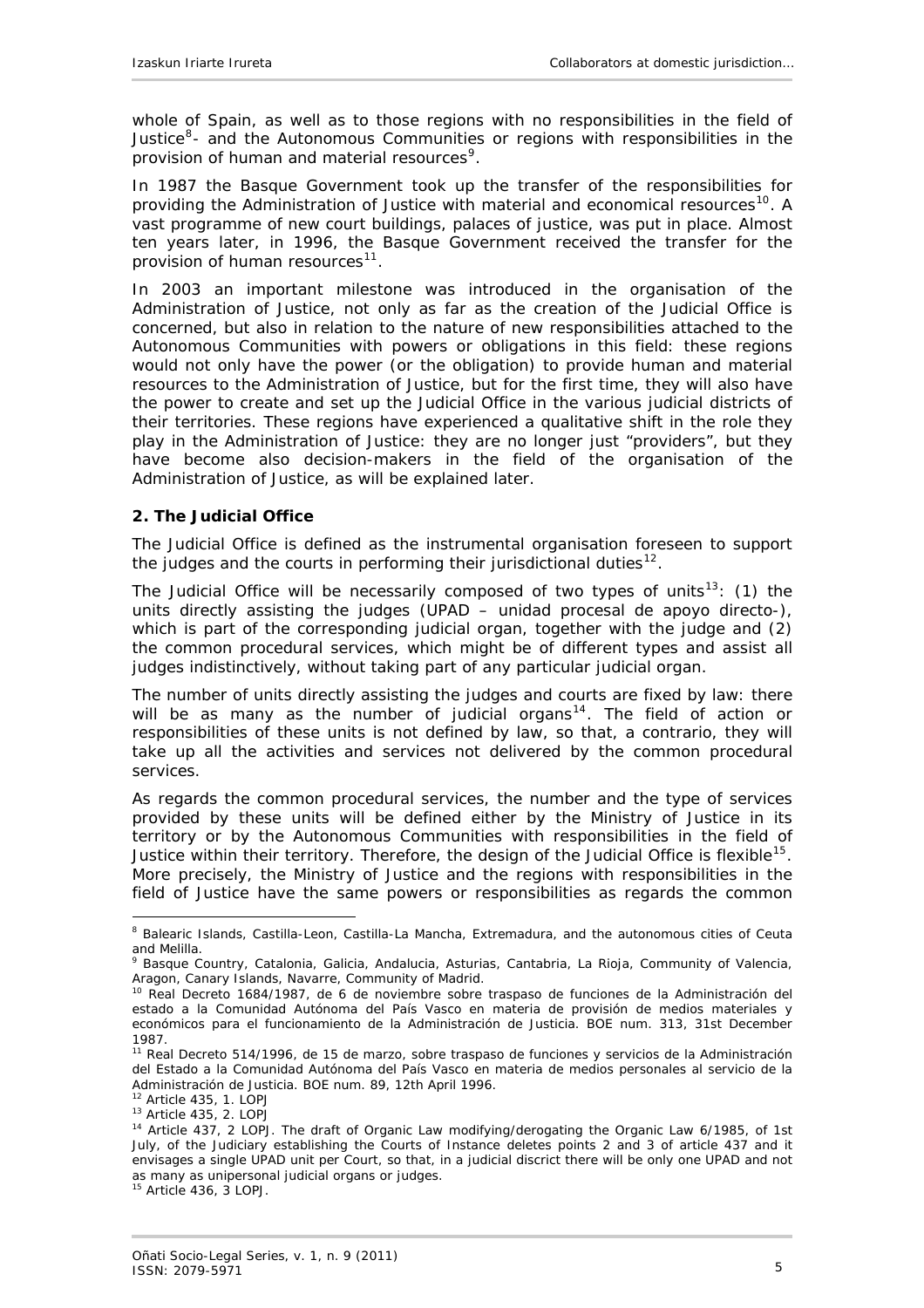<span id="page-5-0"></span>procedural services: to create, to design and to organize the common procedural services in their corresponding territories<sup>[16](#page-5-1)</sup>.

Although the Judicial Office is conceived to support the judges, the managers of the Office are the judicial secretaries or clerks –who depend on the Ministry of Justice–. Hence, the judges will concentrate in fulfilling their jurisdictional duties and the clerks will assume the leadership and management of the Office, as well as other procedural commitments which are not related to jurisdictional powers, and, consequently, reserved to the judiciary. Therefore, the role of the clerks is reinforced and the judges will be discharged of either managerial tasks or some organizational aspects of the proceedings, being able to devote their time to their judicial function<sup>[17](#page-5-2)</sup>. This is one of the main features of the new organisation<sup>[18](#page-5-3)</sup>.

The guiding principles of the Judicial Office are the following three<sup>[19](#page-5-4)</sup>:

- (1) hierarchy: the Judicial Office will be directed by the clerk, who has to observe:
	- a) as regards the organisational and procedural matters, the guidelines provided by both the regional chief-clerk<sup>[20](#page-5-5)</sup>, i.e. the clerk of the High regional Court –*secretaria* or *secretario de Gobierno*- and the provincial chief-clerk –*secretaria* or *secretario coordinador provincial*- and
	- b) as far as the jurisdictional field is concerned, the criteria settled by the judges $21$ ;
- (2) division of tasks and responsibilities between all actors or parties working in the Judicial Office;
- (3) coordination between all actors or parties and institutions involved, i.e. the General Council of the Judiciary, the Prosecutors, the Ministry of Justice, the Basque Government, the trade unions, and the lawyers.

Moreover, the Judicial Office is expected to provide the citizens with services of quality and proximity and, therefore, it should work taking into account the following criteria: agility, effectiveness, efficiency, work-rationalisation, responsible management and coordination and cooperation between Administrations<sup>[22](#page-5-7)</sup>.

#### **3. The Judicial Office in the Basque Country**

In July 2008, the Basque Government approved a Plan to implement the Judicial Office as well as the "Prosecutor's" Office<sup>[23](#page-5-8)</sup> in the Basque Country. A year earlier, in March 2007, the Basque Government approved the III agreement on working conditions and on the Judicial Office, reached between the Department of Justice of the Basque Governments and the trade unions of the personnel to the service of the Administration of Justice<sup>[24](#page-5-9)</sup>. Given that the required state regulation did not enter into force until May 2010, the III agreement did not apply, but a new IV

<span id="page-5-2"></span><span id="page-5-1"></span><sup>&</sup>lt;sup>16</sup> Article 438, 3 LOPJ.<br><sup>17</sup> Article 2 LOPJ and articles 5 to 12 of the Regulation of the judicial clerks. *Real Decreto 1608/2005, de 30 de diciembre, por el que se aprueba el Reglamento Orgánico del Cuerpo de Secretarios Judiciales.* BOE núm. 17, de 20 de enero de 2006 (Galdana Pérez Morales, 2010).<br><sup>18</sup> The Judicial Office is regulated within the Book V. of the Organic Law of the Judiciary

<span id="page-5-5"></span><span id="page-5-4"></span><span id="page-5-3"></span><sup>&</sup>lt;sup>19</sup> Article 435, 2. LOPJ  $\frac{1}{20}$  de  $\frac{1}{20}$  de diciembre, por el que se aprueba el Reglamento Orgánico del Cuerpo de Secretarios Judiciales. BOE num. 17, 20th January 2006. Articles 16 and 18.<br><sup>21</sup> Article 437.3 and article 438. 6. LOPJ.

<span id="page-5-8"></span><span id="page-5-7"></span><span id="page-5-6"></span><sup>&</sup>lt;sup>22</sup> Article 435, 3 LOPJ.<br><sup>23</sup> [www.justizia.net.](http://www.justizia.net/) Although the title of the Plan covers the Fiscal Office as well, the Plan is mainly focused in the Judicial Office.

<span id="page-5-9"></span><sup>24</sup> *Decreto 38/2007, de 6 de marzo, por el que se aprueba el III Acuerdo regulador de las condiciones de trabajo del personal funcionario al servicio de la Administración de Justicia en la Comunidad Autónoma de Euskadi y de reforma de la Oficina Judicial entre el Departamento de Justicia, Empleo y Seguridad Social y las organizaciones sindicales CC.OO., CSI/CSIF, LAB y UGT. Boletín Oficial del País Vasco*. (BOPV), num.53, 15th Marzo 2007.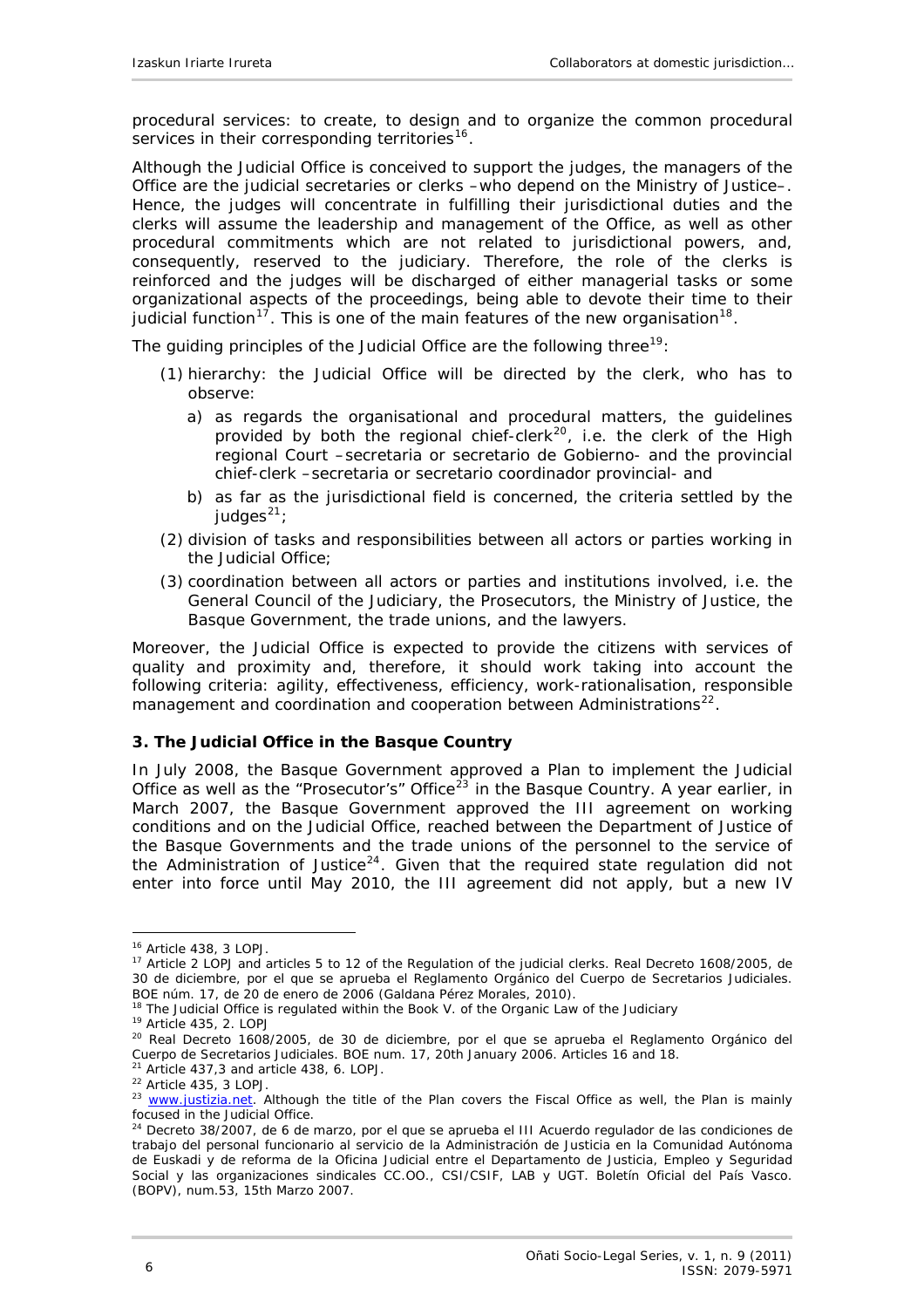<span id="page-6-0"></span>agreement was reached -this time by all trade unions- which was approved by the Basque Government in August 2010<sup>[25](#page-6-1)</sup>.

The Plan defined that in the judicial districts of the Basque Country there might be up to three types of common procedural services: (1) the general common procedural service –logistics related to the post, acts of communication, assistance at the hearings-rooms / attendance of the hearings/ conferences–; (2) the executive common procedural service –procedures regarding the execution of the judgements and related judicial resolutions-; (3) the common procedural service for the planning of the procedure (*ordenación del procedimiento*) –in charge of the impulse of the procedure, from the beginning of the case until the judgement-.

Depending on the size of the judicial district, in terms of work-load and the available human resources, the number and type of common judicial services vary. Only the three city capitals of Bilbao, Donostia-San Sebastian and Vitoria-Gasteiz, as well as in the town of Barakaldo, there will be the three types of common services. In the other judicial districts, there will be either just the general type<sup>[26](#page-6-2)</sup> or both, the general service and the execution service, organized in two sections of a single common procedural service.

The Plan foresees that the common procedural services in each judicial district will be created by a Decision of the Basque Minister of Justice and that a Resolution of the Basque Government Director in charge of the Judicial Office will go into the details of the corresponding Decision. The list of the posts and functions *(relación de puestos de trabajo)* will be approved initially by a Regulation of the Basque Government, being finally approved by a Decision of the Spanish Ministry of Justice. All these legal norms are previously subject to a preliminary opinion of the General Council of the Judiciary. In 2011, ten out of fourteen judicial districts have set up the Judicial Office<sup>[27](#page-6-3)</sup>, this is, all but the three capitals and Barakaldo.

## **4. Towards standarisation: the role of the Basque Government**

Up until now, the Administration of Justice has worked in practice as if there were as many administrative units as existing judges and *Juzgados[28](#page-6-4)*, given that the administrative structure to assist the judge would work independently from each other, acting differently in the provision of services. The Judicial Office intends to unify as much as possible the fundamental criteria to deliver a service, with a view of guaranteeing a basic uniformity in the organisation of the Judicial Office, so that the personnel know what to do and how to act, no matter the Judicial Office where they work, and the users gain in security as the arbitrariness should tend to disappear.

Moreover, another endemic problem of the Administration of Justice is assigning identical tasks to different categories of the personnel, which has generated frustration and unfair situations, based on the differences in salaries, as well as in the conditions required to access higher categories. In order to avoid these bad practices, in the Judicial Office, the type of tasks to be performed by each category

<span id="page-6-1"></span><sup>25</sup> *Decreto 223, 2010, de 31 de agosto, por el que se aprueba el IV Acuerdo regulador de la equiparación del personal funcionario al servicio de la Administración de Justicia en la Comunidad Autónoma de Euskadi con el personal funcionario de la Administración General Vasca y de implantación de la Oficina Judicial y Fiscal entre el Departamento de Justicia y la Administración Pública y las organizaciones* 

<span id="page-6-2"></span>sindicates CC.O<sub>I</sub>, EL, CC.OC. ELA, C<sub>UL</sub>, ELA, COVERTIBUTE: The Interaction all judicial districts the precedent of the general<br>common procedural service, known as "*servicios comunes de apovo*".

<span id="page-6-3"></span><sup>&</sup>lt;sup>27</sup> The Decisions, Resolutions and the Regulation related to the judicial offices in Amurrio, Azpeitia, Eibar, Getxo, Irun were published in Basque Official Journal, *Boletín Oficial del País Vasco* (BOPV) num. 143, 27th July 2010 and in the Spanish Oficial Journal, *Boletín Oficial del Estado* (BOE) num. 216, 6th September 2010. Those of Balmaseda, Bergara, Durango, Gernika and Tolosa were published in BOPV num. 42, 52 and 53 of 2nd, 16th and 17th March 2011, respectively and in BOE num. 102, 29th April 2011.

<span id="page-6-4"></span><sup>&</sup>lt;sup>28</sup> According to article 2 of the Organic Law of the Judiciary the exercise of the judiciary powers corresponds either to Juzgados or to Courts.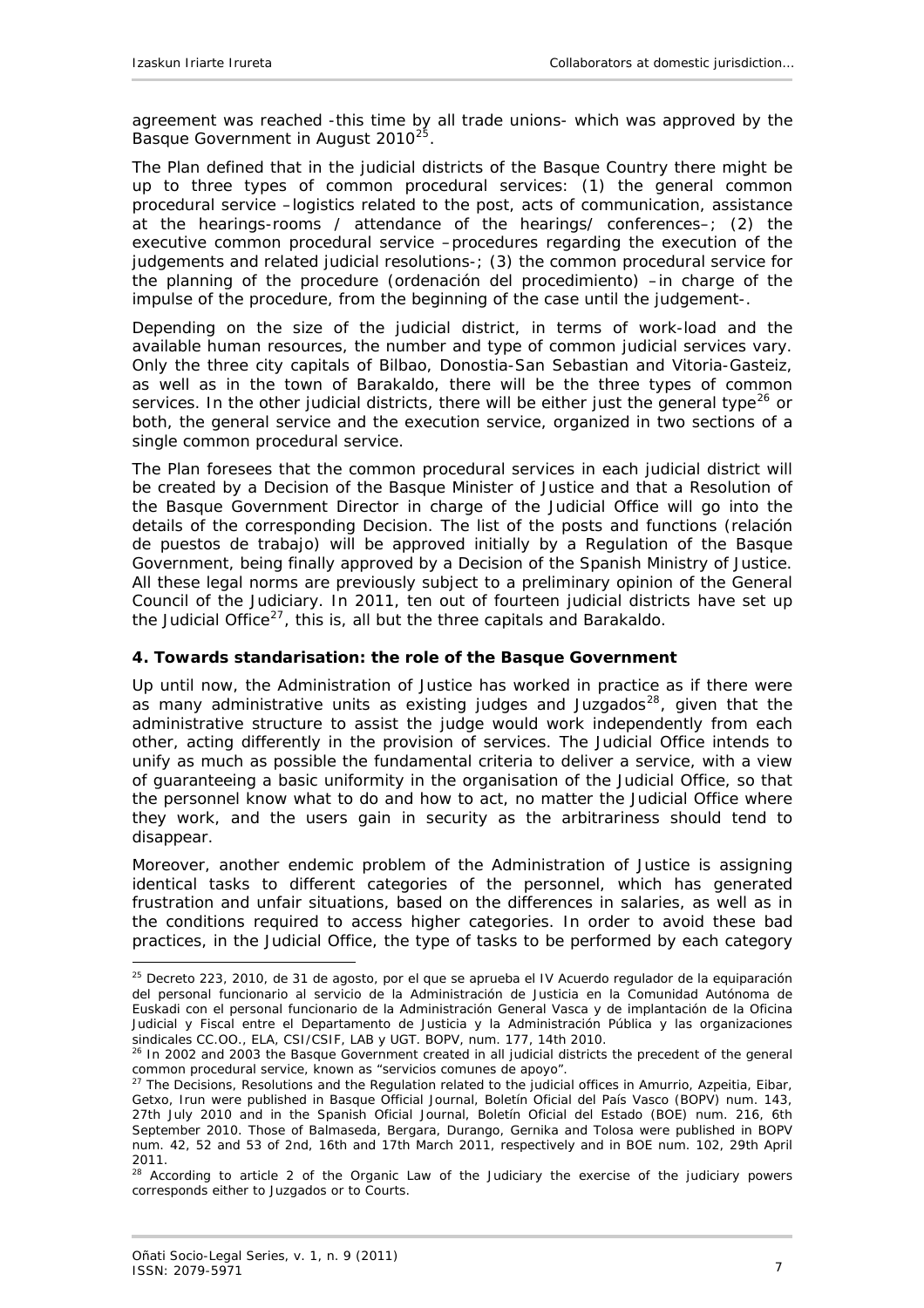<span id="page-7-0"></span>of the personnel<sup>[29](#page-7-1)</sup> should be defined beforehand and these tasks should be different for each category, although sometimes this distinction will not be possible, as they are common to all or various categories (i.e., providing information).

In this scenario, the Basque Government has two ways of intervening: (1) on the one hand, it has the power to create, design and organise the common procedural services; (2) on the other hand, it has the responsibility for managing the personnel attached to the Administration of Justice<sup>[30](#page-7-2)</sup>.

Combining the two of them, the Basque Department of Justice has worked, in collaboration with the clerks and the trade unions, in depicting different flow-charts for each of the services to be provided in the common procedural services. Each flow-chart identifies all actions necessary to deliver a service properly and defines to which category of the personnel each activity corresponds  $31$ .

On the base of the information provided by the flow-charts, the Basque Government has approved the so called "monograph" of each post, where it is described what each post is responsible for within the Judicial Office.

Taking into account the flow-charts of the services, the clerk of the High Court of the Basque Country has approved a protocol of conduct<sup>[32](#page-7-4)</sup> for procedural as well as governing matters to be applied<sup>[33](#page-7-5)</sup> in the Judicial Offices. The protocols are a key instrument for the standardisation of conducts as it is binding for all clerks, as well as for the personnel. Moreover, the protocols will also observe that in the jurisdictional field the Judicial Office will apply the decisions of the judges $34$ , as well as the general criteria the General Council of the Judiciary may adopt with the aim of guaranteeing uniformity in the activities of similar common procedural services in Spain, which in no case must interfere with the jurisdictional functions of judges nor with the responsibilities or powers of other public Administration in the field of the Administration of Justice, as it is the case of the Basque Government.

#### **5. Quality system**

In order to assure the quality of the services provided by the Administration of Justice, the Basque Government considers it necessary to work within a real system of quality and this need has also been taken up within the last IV Agreement between the Department of Justice and the trade unions for the implementation of the Judicial Office<sup>[35](#page-7-7)</sup>. Therefore, besides building up this system to be applied in the common procedural services (as it has no power to act within the units directly assisting the judges –UPAD-), the Basque Government has created in all Judicial Offices a new post within the higher category of the personnel, known as "responsible manager" (*gestor responsable)*, a position for managing responsibilities predominantly in the field of the system of quality, as well as organising matters related with human resources. The responsible manager will work closely with the clerk director of the corresponding procedural service and under his or her direction.

The Basque quality system for the Administration of Justice has been defined and elaborated by the Directorate of the Judicial and Fiscal Office of the Department of

<span id="page-7-2"></span><span id="page-7-1"></span><sup>&</sup>lt;sup>29</sup> Art. 435, 2 LOPJ "*división de funciones*".<br><sup>30</sup> The Basque Government has the responsability for the management of the three categories of the personnel (*cuerpo de gestión procesal y administrativa; cuerpo de tramitación procesal y administrativa; y cuerpo de auxilio judicial)* but these three categories are conceived for the nacional level, so that the responsability for the provision of the positions/posts... such as concurso or public competitions belongs to the Spanish Ministry of Justice.<br><sup>31</sup> Available at the Basque webpage for the Administration of Justice www.justizia.net

<span id="page-7-3"></span>

<span id="page-7-4"></span><sup>&</sup>lt;sup>32</sup> Article 8, c of the Regulation of the judicial clerks. *Real Decreto 1608/2005, de 30 de diciembre, por el que se aprueba el Reglamento Orgánico del Cuerpo de Secretarios Judiciales.*

<span id="page-7-6"></span><span id="page-7-5"></span> $33$  [www.justizia.net](http://www.justizia.net/)<br> $34$  Article 437, 3 and article 438, 6-7 LOPJ and article 8 of the Regulation of the judicial clerks.

<span id="page-7-7"></span><sup>&</sup>lt;sup>35</sup> Article 28 of the IV Agreement on "Implementation and consolidation of a quality management system".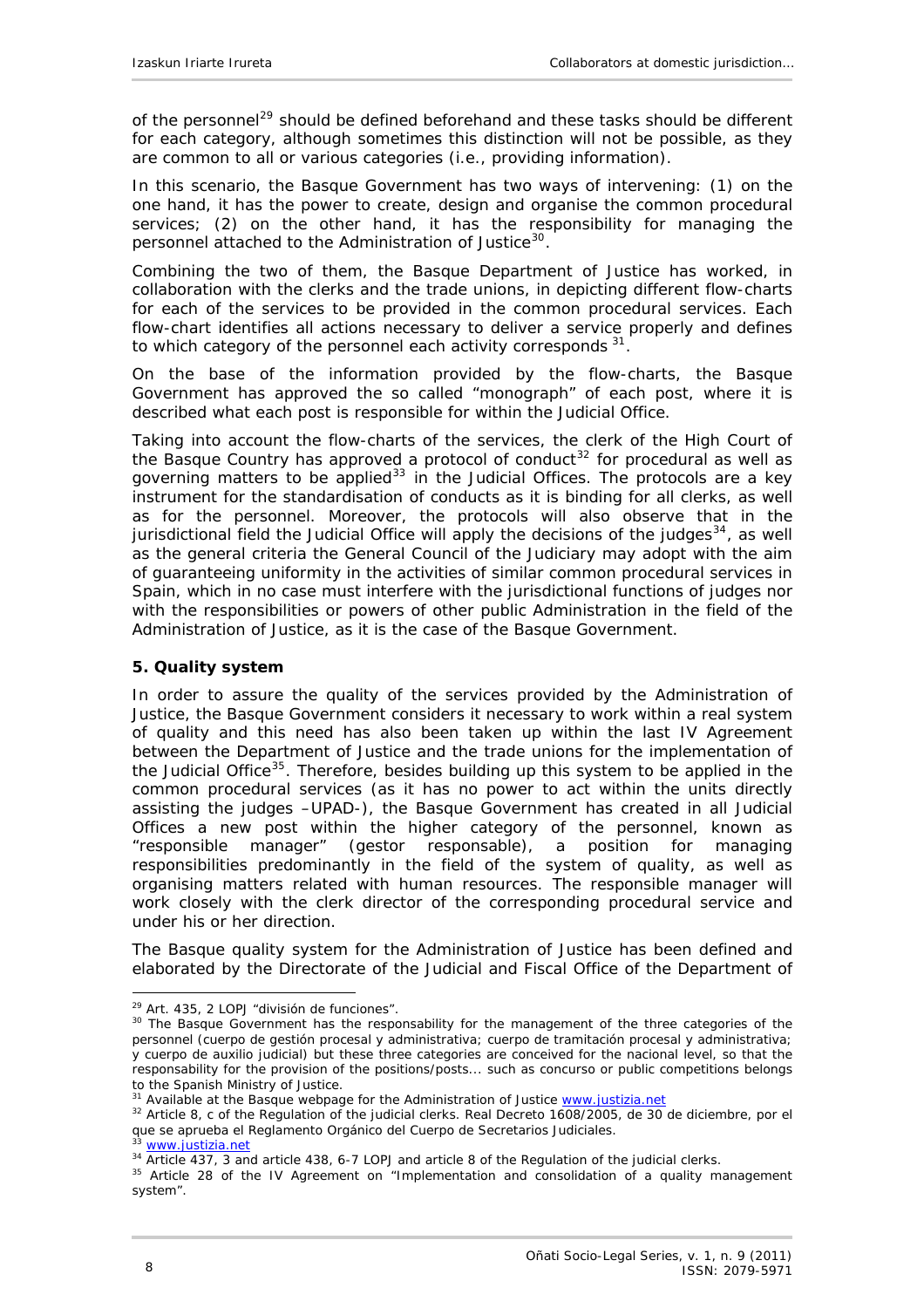<span id="page-8-0"></span>Justice $36$ , which has also created a new service in it to deal with this quality system. This quality system observes the main common guidelines adopted at the Quality State Commission for possible different quality systems of the Administration of Justice in Spain and it has also been submitted to the Quality Basque Regional Commission

The Basque quality system for the Administration of Justice system is composed of the following processes $37$ : service-processes, planning-process, documentationprocess, control-process, measuring and analysis process, decision-making and improvement-process, and the assistance-process. All these processes together with the instructions and instruments derived from them, such as samples or forms to collect information, make up the quality handbook of the Administration of Justice.

This quality system will develop in line with the pioneer GICA-Justice<sup>[38](#page-8-3)</sup> (*Gestión Integral de la Calidad y la Acreditación en la Justicia)*, a model created in Costa Rica from a EUROsocial Justice initiative of the European Commission's EuropeAid. GICA-Justice, lead by the Judiciary, was approved in Costa Roca in April 2010 as a quality norm, the unique existing quality norm specifically designed for the Administration of Justice. In July 2010 the Basque Government signed a collaboration agreement with the Judiciary of Costa Rica in this field of quality.

The Basque system of quality has a board composed of the high representatives of the Judiciary, the clerks, the prosecutors, forensic doctors, and the Basque Government. This board constitutes at the same time the Quality Autonomous or regional Commission that is represented at the Quality State Commission<sup>[39](#page-8-4)</sup>, promoted by the Ministry of Justice. The Basque Government plays an active role within the Quality State Commission at the Spanish level and within its working groups, sharing as well all the documentation produced by the Department of Justice for the Basque quality system.

## **6. Information, communication and coordination**

The setting up of the Judicial Office is a challenge in itself, mainly because of two reasons: (1) it brings a revolutionary change in the organisation of the Administration of Justice in terms of efficiency and quality of the services –it creates synergies when creating common procedural services, it promotes teamwork, there is a clear direction identifying the responsibilities of the clerk and of the each of the categories of the personnel, it is supposed to work within a permanent improvement cycle through a quality-system…-; (2) there are many institutions involved and a close coordination among them is a precondition for the success the Judicial Office (Bonilla Correa 2010).

In order to prepare the personnel to the changes of working in a Judicial Office of these characteristics, the Basque Government organises training courses<sup>[40](#page-8-5)</sup> on the Judicial Office and its impact, on the changes it produces on procedural law, and on the meaning of "team-work". Besides, the clerk-directors and the responsiblemanagers of the common procedural services will receive a specific training on leadership, on management and on the system of quality.

Regarding coordination, the Department of Justice has created different coordination fora<sup>[41](#page-8-6)</sup> involving a representation of the judiciary, of the prosecutors, of the clerks, of the personnel, of the lawyers, of the social workers and of the

<span id="page-8-1"></span> $\overline{a}$ <sup>36</sup> It is based on the publication by Rosa Gómez Álvarez (2004).<br><sup>37</sup> <u>[www.justizia.net](http://www.justizia.net/)</u><br><sup>38</sup> <u>www.poder-judicial.go.cr/gica</u>  $39$  www.<u>mjusticia.gob.es</u>

<span id="page-8-2"></span>

<span id="page-8-5"></span><span id="page-8-4"></span><span id="page-8-3"></span>

<sup>&</sup>lt;sup>40</sup> Article 25 of the IV Agreement on "Implementation and consolidation of a quality management system".

<span id="page-8-6"></span><sup>41</sup> *Los órganos del plan organizativo de las Oficinas Judiciales y Fiscales de la Administración de Justicia en Euskadi* available at [www.justizia.net](http://www.justizia.net/)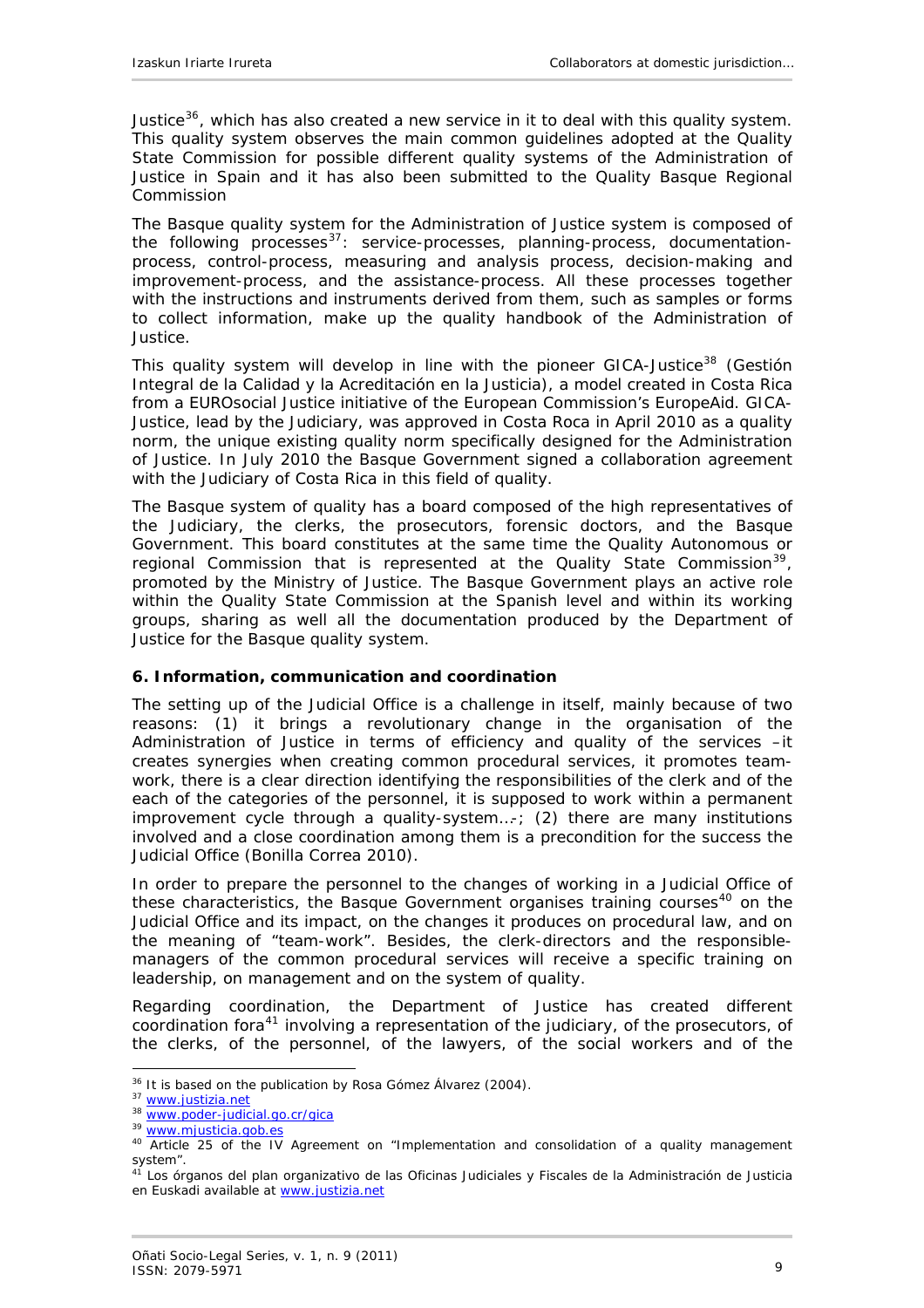<span id="page-9-0"></span>Department of Justice itself, with a view to providing information on the guidelines of the Basque Government to implement the Judicial Office, as well as to exchanging information between all members of these coordination groups. The coordination groups are the following: at regional level there is the High Level Group, gathering the representatives at the highest level of all parties in a meeting once a year, and the "Team for change" *(Equipo de Gestión del Cambio)*, composed of the higher representatives of the clerks and the Department of Justice and meeting monthly or every two months; at provincial level, there is an "Implementation Team", meeting monthly or every two months; at a judicial district level, together with the setting up of the Judicial Office, a "Commission of Coordination and Improvement" *(Comisión de Coordinación y Mejora)* is created with meetings every two months at the beginning and then at least once every six months. Moreover, within the framework of the system of quality, there are meetings of the board of this system, as well as inter-district meetings of coordination between the clerk-directors, the responsible managers, the superior clerks and the Department of Justice. It is noteworthy that the Department of Justice works very closely with the clerks, as well as with the trade unions through the whole process to implement the Judicial Office. The relation with the Ministry of Justice is also fluid, as the clerks are part of the Ministry of Justice. The Department takes also part in the meetings with other Autonomous Communities with responsibilities in the field of the Administration of Justice.

As regards information, the Department of Justice has adopted a communication plan $42$ . The information and documents produced by the Department are published in the internet web page and on the intranet of the Administration of Justice in the Basque Country. Moreover, an e-mail account<sup>[43](#page-9-2)</sup> has been open to mail all questions related to the Judicial Office to the Department of Justice -it has undertaken to respond to all the messages received- and takes part in the social networks<sup>[44](#page-9-3)</sup>.

## **7. First Judicial Offices**

The Basque Government has started with the implementation process of the Judicial Office in the judicial districts of the towns and it has already set up all the Offices apart from those of the three capitals and Barakaldo<sup>[45](#page-9-4)</sup>. Moreover, the Department of Justice is just about to set up the Prosecutor's Office in the Basque Country and the new organisation of the Basque Institute of Legal-Forensic Medicine, following the same efficiency and quality ruling criteria of the Judicial Office.

The first results have been relatively positive<sup>[46](#page-9-5)</sup>, although it has also been demonstrated that the change requires the involvement of all parties, as well as some understanding from all of them. The change in the organisation of the Administration of Justice is the biggest lived so far, as it has consequences not only on the rearrangement of work, but also on the buildings and the distribution of the places/spaces/rooms, on informatics, and, the most important, on the change of the mentality and on breaking with a long tradition in doing things in a certain way. In the Basque Country, at the first stage of the implementation process there was a kind of cleavage between the common procedural services and the units assisting directly the judges, given that the first would work from the beginning complying with the principles and ruling criteria of the Judicial Office and the latter would keep on working as before the reform. Soon this problem was solved by reinforcing both the common guidelines fixed by the superior clerks and the self-coordination of the

<span id="page-9-2"></span><span id="page-9-1"></span><sup>&</sup>lt;sup>42</sup> *Plan de comunicación para la implantación de la NOJ* available at www.justizia.net<br><sup>43</sup> [noj-bjb@aju.ej-gv.es](mailto:noj-bjb@aju.ej-gv.es)<br><sup>44</sup> In Twitter as @bulegojudiziala and in Facebook as Bulego Judiziala.

<span id="page-9-4"></span><span id="page-9-3"></span><sup>&</sup>lt;sup>45</sup> The calendar of the Department of Justice for the implementation of the Judicial Office in the Basque Country is available at [www.justizia.net](http://www.justizia.net/)

<span id="page-9-5"></span><sup>&</sup>lt;sup>46</sup> The Department of Justice will produce an annual report on the implementation of the Judicial Office in the Basque Country. The 2009-2010 report is available at [www.justizia.net](http://www.justizia.net/)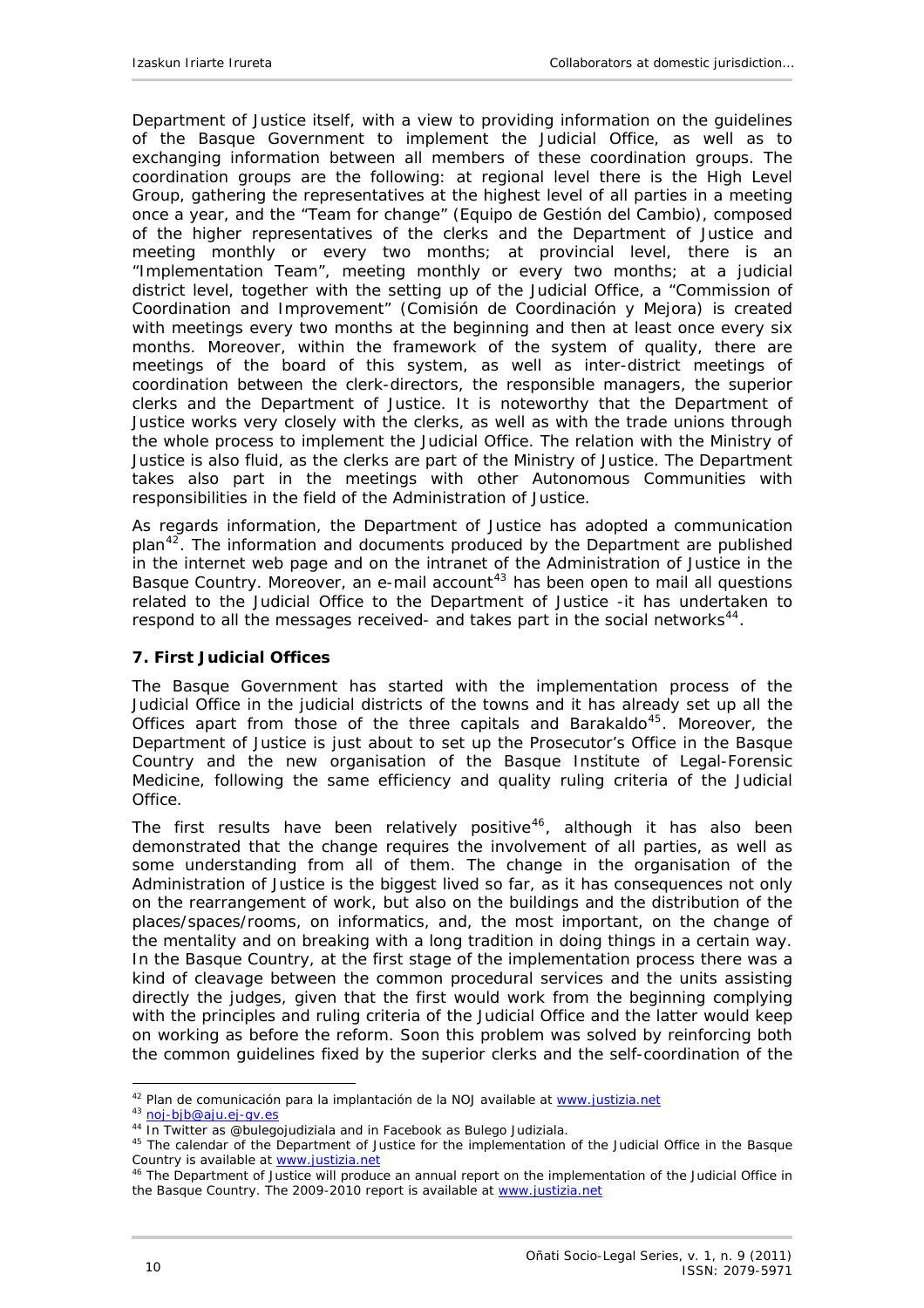<span id="page-10-0"></span>clerks within a judicial district. In any case, the impact and the challenges of the transformation are so significant (Alías Garoz, Casado Navarro 2009) that on-going adaptation process will be rather long, especially bearing in mind that there are many other projects on the table within the framework of the Modernization of Justice, such as the Courts of Instance (*Tribunales de Instancia*) that should replace the current *Juzgados[47](#page-10-1)*.

The Ministry of Justice has also started to set up the Judicial Office in some capitals under its responsibility, i.e. of Autonomous Communities without powers in the field of the Administration of Justice, and the balance made by the Ministry is a positive one<sup>[48](#page-10-2)</sup>.

#### **8. The Basque Government, regional or national governments: just "collaborators" or "actors" of the Administration of Justice at domestic jurisdiction contributing to a better public service?**

The conception and the implementation of the Judicial Office as it is foreseen in the Spanish Organic Law of the Judiciary constitute a turning point in the role played by the governments in the organisation of the Administration of Justice.

It is clear that the jurisdictional functions are just exclusive to the judiciary and that the Administration of Justice, in its broader sense, must help the judges perform their functions in the best possible way, as the final aim of the Administration of Justice is to provide a service of quality to the society, as it is highlighted by the Spanish Constitution, by the Chart of the rights of citizens, and by the Organic Law of the Judiciary, i.e. the Administration of Justice as a public service.

In the framework of taking the Administration of Justice as a public service, before the implementation of the Judicial Office, the Basque Government would have responsibilities just to provide material and human resources for the Administration of Justice, but its capacity for planning and organization was very limited. Currently, however, it is the Basque Government who has the power to set up and consolidate the Judicial Office in the different judicial districts of the Basque Country, due to the fact that the Organic Law of the Judiciary provides that it is the Public Administrations with responsibilities in Justice that are entrusted with the establishment of the Judicial Office: in order for a Judicial Office to be created, it is necessary to create first one of its two units, the common procedural services, which can only be created by the above mentioned Public Administrations<sup>[49](#page-10-3)</sup>.

The Judicial Office has been foreseen as a rearrangement of the Administration of Justice necessary to improve its efficiency and quality. Consequently, the legislator has enhanced the capacity of intervention and organisation of the Public Administration in the Administration of Justice in its broader sense, leaving aside the deliberation powers of judges in performing their jurisdictional functions. Therefore, it could be said that the Basque Government, in our case, is not just a "collaborator" but a real "actor" in the Administration of Justice, together with judges, in the first place, prosecutors, and judicial clerks, insofar as it has the decision-making power to create the Judicial Office itself, as well as to design and organise the common procedural services. On the other side, the "collaborators" would be those who lack decision-making power in the broad sense of the Administration of Justice but who help the Administration of Justice to work in the best possible way, as it is the case in the first instance of the personnel, who are

```
48 www.mjusticia.gob.es
```
<span id="page-10-1"></span><sup>&</sup>lt;sup>47</sup> This proposal to modify the Organic Law of the Judiciary to abolish the one-judge "Juzgados" and replace them with Courts of Instance foreseen that there will be a unique unit to assist directly to all judges belonging to the Court, instead of one unit per judge. In this new scenario, the Basque Government foresees to enlarge the types of procedural services in the judicial districts where the Judicial Office is already set up.

<span id="page-10-3"></span><sup>&</sup>lt;sup>49</sup> The other unit, the unit to assist directly the judge, are automatically created by the Organic Law of the Judiciary, but just at the same time the common procedural service is created and not before.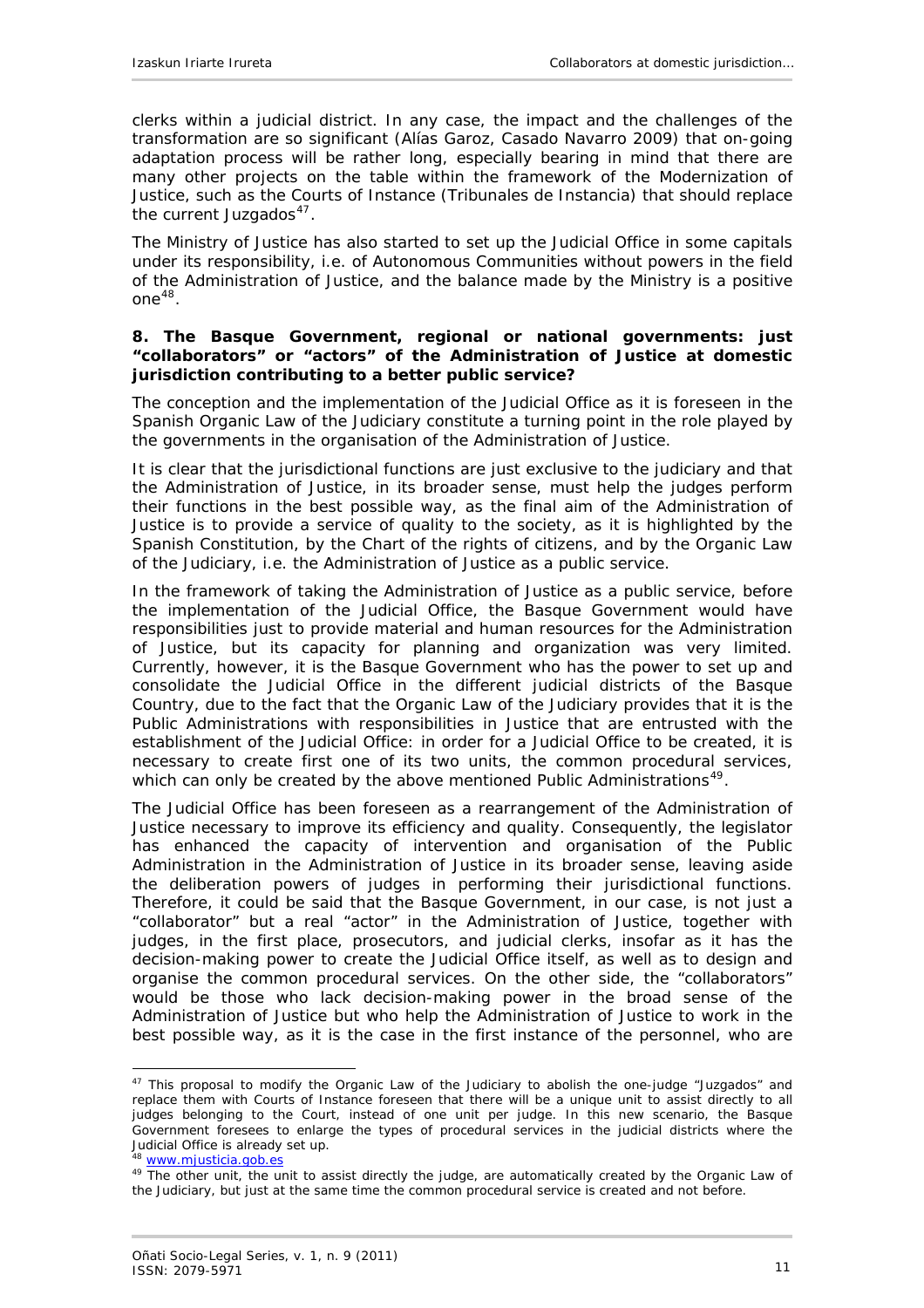<span id="page-11-0"></span>crucial and necessary for the provision of services of the Administration of Justice, together with Public Administration itself when providing human and material resources, as well as other collaborators as lawyers, social graduates, and even the journalists and the mass-media.

All in all, the actors and the collaborators of the Administration of Justice should work together with the aim of delivering the best possible service to its main and end-client: the citizens, the people and society at large.

## **9. Bibliography**

- Alías Garoz, Mª Isabel, and Casado Navarro, Carmen, 2009. ¿Es la "oficina judicial" la solución para una justicia rápida y eficaz? Evolución y dificultades prácticas de implantación. *Revista Jueces para la Democracia*, 66, 26-42.
- Bonilla Correa, Jesús Ángel, 2010. El Secretario Judicial y la reforma de la oficina judicial como expresión de política pública en el sector de la justicia. *Diario La Ley*, 7404, Sección Doctrina, 18 de mayo.
- Euskadi. Dirección de la Oficina Judicial y Fiscal, 2011. *II Plan de comunicación para la implantación de la NOJ* [online]. Euskadi: Departamento de Justicia y Administración Pública, Viceconsejería de Justicia Dirección de la Oficina Judicial y Fiscal. Available at: [http://www.justizia.net/servlet/Satellite?blobcol=urldata&blobheader=applicat](http://www.justizia.net/servlet/Satellite?blobcol=urldata&blobheader=application%2Fpdf&blobheadername1=Content-Disposition&blobheadervalue1=filename%3DII__Plan_de_Comunicaci%C3%B3n.pdf&blobkey=id&blobtable=MungoBlobs&blobwhere=1290507862846&ssbinary=true) [ion%2Fpdf&blobheadername1=Content-](http://www.justizia.net/servlet/Satellite?blobcol=urldata&blobheader=application%2Fpdf&blobheadername1=Content-Disposition&blobheadervalue1=filename%3DII__Plan_de_Comunicaci%C3%B3n.pdf&blobkey=id&blobtable=MungoBlobs&blobwhere=1290507862846&ssbinary=true)[Disposition&blobheadervalue1=filename%3DII\\_\\_Plan\\_de\\_Comunicaci%C3%B](http://www.justizia.net/servlet/Satellite?blobcol=urldata&blobheader=application%2Fpdf&blobheadername1=Content-Disposition&blobheadervalue1=filename%3DII__Plan_de_Comunicaci%C3%B3n.pdf&blobkey=id&blobtable=MungoBlobs&blobwhere=1290507862846&ssbinary=true) [3n.pdf&blobkey=id&blobtable=MungoBlobs&blobwhere=1290507862846&ssbi](http://www.justizia.net/servlet/Satellite?blobcol=urldata&blobheader=application%2Fpdf&blobheadername1=Content-Disposition&blobheadervalue1=filename%3DII__Plan_de_Comunicaci%C3%B3n.pdf&blobkey=id&blobtable=MungoBlobs&blobwhere=1290507862846&ssbinary=true)

[nary=true](http://www.justizia.net/servlet/Satellite?blobcol=urldata&blobheader=application%2Fpdf&blobheadername1=Content-Disposition&blobheadervalue1=filename%3DII__Plan_de_Comunicaci%C3%B3n.pdf&blobkey=id&blobtable=MungoBlobs&blobwhere=1290507862846&ssbinary=true) [Accessed 1 December 2011].

- Euskadi. Dirección de la Oficina Judicial y Fiscal, 2011. *Los órganos del plan organizativo de las Oficinas Judiciales y Fiscales de la Administración de Justicia en Euskadi* [online]. Euskadi: Departamento de Justicia y Administración Pública, Dirección de la Oficina Judicial y Fiscal. Available at: [http://www.justizia.net/servlet/Satellite?blobcol=urldata&blobheader=applicat](http://www.justizia.net/servlet/Satellite?blobcol=urldata&blobheader=application%2Fpdf&blobheadername1=Content-Disposition&blobheadervalue1=filename%3DorganosNOJabril11_0.pdf&blobkey=id&blobtable=MungoBlobs&blobwhere=1290507812313&ssbinary=true) [ion%2Fpdf&blobheadername1=Content-](http://www.justizia.net/servlet/Satellite?blobcol=urldata&blobheader=application%2Fpdf&blobheadername1=Content-Disposition&blobheadervalue1=filename%3DorganosNOJabril11_0.pdf&blobkey=id&blobtable=MungoBlobs&blobwhere=1290507812313&ssbinary=true)[Disposition&blobheadervalue1=filename%3DorganosNOJabril11\\_0.pdf&blobke](http://www.justizia.net/servlet/Satellite?blobcol=urldata&blobheader=application%2Fpdf&blobheadername1=Content-Disposition&blobheadervalue1=filename%3DorganosNOJabril11_0.pdf&blobkey=id&blobtable=MungoBlobs&blobwhere=1290507812313&ssbinary=true) [y=id&blobtable=MungoBlobs&blobwhere=1290507812313&ssbinary=true](http://www.justizia.net/servlet/Satellite?blobcol=urldata&blobheader=application%2Fpdf&blobheadername1=Content-Disposition&blobheadervalue1=filename%3DorganosNOJabril11_0.pdf&blobkey=id&blobtable=MungoBlobs&blobwhere=1290507812313&ssbinary=true) [Accessed 1 December 2011].
- Galdana Pérez Morales, Mónica, 2010. Contexto en el que se producen las modificaciones a la Ley de Enjuiciamiento Criminal en materia de Oficina Judicial. *Diario La Ley*, 7474, Sección Doctrina, 23 de septiembre.
- Gómez Álvarez, Rosa, 2004. *Calidad en la gestión de la Oficina Judicial*. Barcelona: Bosch.
- *Libro Blanco de la Justicia,* 1997. Madrid: Consejo General del Poder Judicial (CGPJ).

## **10. Legislation**

- España, 1978. *Constitución española*. Boletín Oficial del Estado (BOE) núm. 311.1, of 29 December 1978.
- España, 1979. Ley Orgánica 3/1979, de 18 de diciembre (Jefatura del Estado), de Estatuto de Autonomía para el País Vasco. BOE num. 306, 22nd December 1979.
- España, 1987. Real Decreto 1684/1987, de 6 de noviembre sobre traspaso de funciones de la Administración del estado a la Comunidad Autónoma del País Vasco en materia de provisión de medios materiales y económicos para el funcionamiento de la Administración de Justicia. BOE num. 313, 31st December 1987.